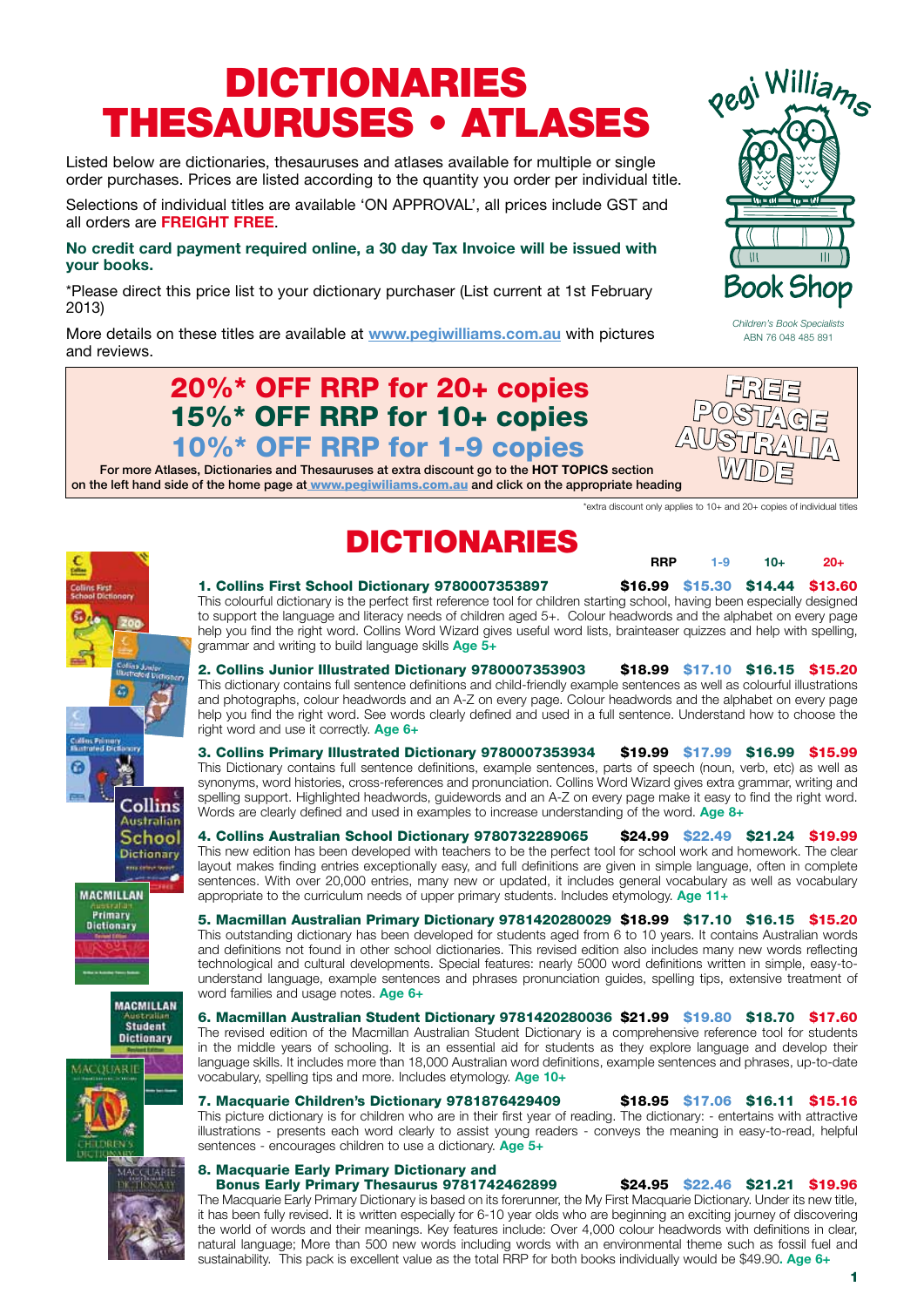



**MACQUARIE** PETICKAL

oxrono

**XFORD** 

OVEGRD NOSTRALIAN<br>SCHOOL<br>DICTIONARY

**A** 

australiae<br>FIRST **OXFORD** 

#### 9. Macquarie School Dictionary 3rd Edition

#### with Compact Speller (PAPERBACK) 9781742462875 \$26.95 \$24.26 \$22.91 \$21.56

Australia's National Dictionary, the third edition of the best-selling Macquarie School Dictionary provides students with a fully updated, authoritative and user-friendly guide to language in both its traditional and contemporary usage. Entries have been especially selected from the Macquarie Dictionary database to meet the needs of students in the secondary school years. This new edition features: More than 19,000 colour headwords and over 32,000 definitions. Includes etymology. **Ages 10+**

10. Macquarie Budget Dictionary 9781742619781 \$12.99 \$11.70 \$11.05 \$10.40 The 'Macquarie Budget Dictionary' meets the needs of readers without stretching their finances. It is an up-to-date small dictionary with all the coverage of world English and Australian English that can be distilled into its compact, easy-to-carry format. This new edition, like its predecessors, has been compiled with the needs of the general reader in mind, and is ideal for home, school or office. Many new words and meanings have been added, reflecting the everchanging nature of our language. **Age 12+**

11. Macquarie Concise Dictionary 5th Edition 9781876429850 \$39.99 \$35.99 \$33.99 \$31.99 This Fifth Edition features: - thousands of new words and up-to-date definitions such as climate wars, ecowarrior, fanta pants, flashpacker, GFC, lifestreaming, toxic debt - new computer words and related technical jargon such as advergaming, breadcrumb navigation, cybersquatting and first-person shooter - new encyclopedic entries such as Barack Obama, Barangaroo, Black Saturday, Earth Hour, Large Hadron Collider, Stephanie Rice and many more words and phrases from regional Australia, such as black snow, hydro pole, nointer, schnitter and many more-Includes etymology. **Ages 12+**

12. Oxford First Australian Dictionary, The 9780195551891 \$24.95 \$22.46 \$21.21 \$19.96 Over 4,500 colour headwords, it covers current words for today's Australian children. It helps with spelling and grammar and includes school topics like the solar system, dinosaurs, and Aboriginal Australia, making words fun to help students write and read better. Customised primary school fonts for better word recognition and alphabet tabs assist children to easily locate a specific letter. Example phrases show how words are used in context . **Age 6+**

13. Oxford Dictionary Project 1 9780195572414 \$26.95 \$24.26 \$22.91 \$21.56 The Oxford Dictionary Project has been specifically designed as a teaching resource to assist students in developing important basic dictionary skills. It includes the Oxford Wordlist words as research has shown these to be the words Australian students write most frequently**. Age 6+**

14. Oxford Australian Middle Primary Dictionary 9780195551877 \$27.95 \$25.16 \$23.76 \$22.36 Over 25,000 bold, blue headwords with simple and concise definitions. Example sentences to show words in context. Pronunciation guide given for difficult or unusual words and it reflects the school syllabus in each Australian state. Special Study Pages in the centre of the dictionary contain fun information about words and grammar, a map of Australia showing the Aboriginal languages that have given us some of our words and a table of handy hints for spelling. Includes etymology. **Age 8+** 

15. Oxford Australian Primary Dictionary 9780195514513 \$27.95 \$25.16 \$23.76 \$22.36 Features include, Over 25,000 headwords, highlighted usage boxes help clarify points of confusion about some words, an alphabet strip on the edge of each page is tinted at the relevant letter, so it can be used as a thumb index, parts of speech, plurals and derivatives written out in full to help with grammar, word origins are provided for borrowings from Aboriginal languages. A map at the back shows the location of the 22 Aboriginal languages referred to in this dictionary. Other appendices include floral emblems, English terms, mathematical terms, computers and technology, Aboriginal words, human body, civics and citizenship, common prefixes, and common suffixes. **Age 10+**

## 16. Oxford Australian School Dictionary (4th Edition)

\$19.95 \$17.96 \$16.96 \$15.96 This dictionary introduces students to the style in which most adult dictionaries are written, while avoiding abbreviations, symbols and other confusing conventions. A new feature of the fourth edition is the Grammar and Reference Guide which provides authoritative and clear advice on grammar and usage. It contains entries for more than 20,000 words and phrases. Clear definitions with Australian usage in mind are provided, and are often supplemented with example sentences and phrases. Age 10+

#### 17. Oxford Australian Student's Colour Dictionary 9780195573916 \$34.95 \$31.46 \$29.71 \$27.96

This dictionary will take most students right through secondary school. More than just a dictionary, it also contains considerable cross-curricular subject vocabularies along with encyclopaedic entries. This major new edition includes a new 32-page Grammar & Reference Guide which provides authoritative and clear advice on grammar and usage. Includes etymology. **Age 12+**

#### 18. Oxford Australian Advanced Primary Dictionary 9780195577242 \$30.95 \$27.86 \$26.31 \$24.76

This dictionary is user-friendly, comprehensive and specifically compiled for Upper Primary students. With over 50,000 headwords it covers contemporary Australian terms and includes new words from the areas of environment, technology, popular culture, science, medicine, economics and food. Every headword and derivative is highlighted in blue for easy recognition. Includes etymology. **Ages 10+**

### 19. My First Australian Dictionary and Thesaurus

\$21.95 \$19.76 \$18.66 \$17.56 This integrated dictionary and thesaurus assists students to fully understand the meanings of words and helps them to differentiate shades of meanings of words as well. Key features include over 1,500 bold, colour headwords that students in this age range are likely to use in their writing and spacious page layout that will lead students directly to the information they seek. **Age 7+**

#### 20. Australian Integrated Primary School Dictionary and Thesaurus 2nd Edition 9780195568844 \$34.95 \$31.46 \$29.71 \$27.96

This integrated dictionary and thesaurus is an innovative feature-packed reference designed for primary school students. It combines a dictionary and thesaurus in a single easy-to-use volume. This major second edition has been completely revised and updated, with hundreds of new entries added that reflect the important area of contemporary word creation. Over 15,000 entries. Includes etymology. **Age 10+**

STUDENTS<br>OXFORD

**RIMARY** OXFORD

**JSTRALIAN** 

RIMARY **XFORD**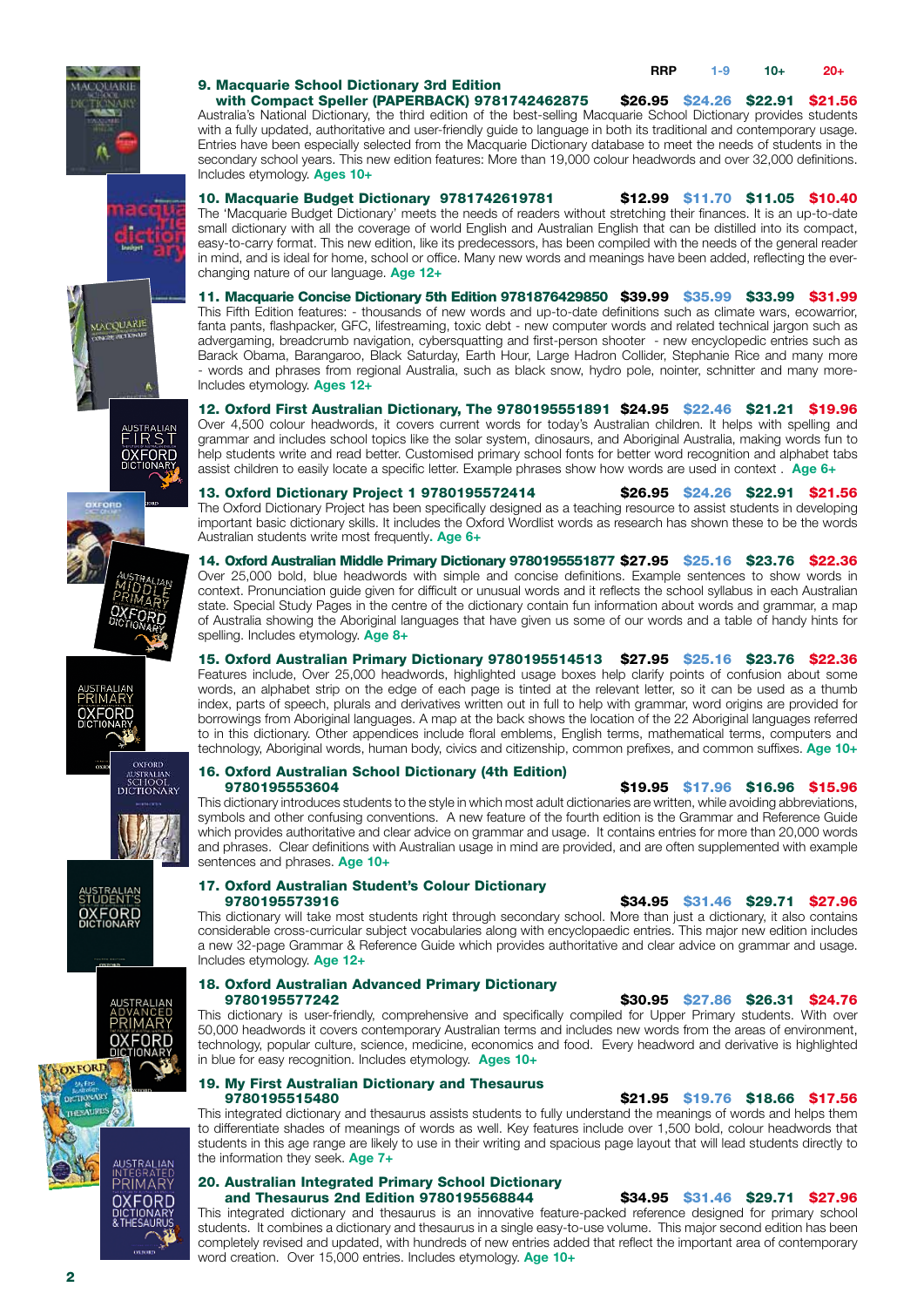

\$33.95 \$30.56 \$28.86 \$27.16 This second edition features over 15,000 headwords. A simple respelling system to guide pronunciation clear definitions with Australian usage. Interesting and useful derivations that shed light on meaning and help with recognition of word elements. It includes example phrases or sentences that identify the different meanings of the headword and show how it is used in context. The top section of each page contains the dictionary text, while the lower section contains corresponding thesaurus entries for two-thirds of the words covered by the dictionary. New words and terms include 'anime', 'webcam', 'counterterrorism', 'ringtone', 'cyberspace', 'techno', 'carbon offset', 'chocker', 'HDTV', 'google' and 'text'. Includes etymology. **Age 11+**

#### 22. Australian Maths Dictionary (Judith De Klerk) 9781740337571 \$19.95 \$17.96 \$16.96 \$15.96

It's packed with hundreds of mathematical entries covering words, phrases, shapes, measurements, concepts, calculations and much more, making everything easy to understand. More the 400 entries, from abacus to zero. Full colour illustrations with helpful images and charts.

# THESAURUSES

#### 23. Collins Primary Thesaurus 9780007353941 \$22.99 \$20.69 \$19.54 \$18.39

Collins Primary Thesaurus is a clear, practical thesaurus that builds writing and vocabulary skills. Colour headwords, an A-Z on every page and a full index make it easy to find the right word. Examples for every synonym (similar word) give you all the information you need to use words correctly. Essential word lists, antonyms, usage tips and help with pronunciation and writing build language skills even more. **Age 8+**

#### 24. Collins Australian School Thesaurus 9780732289058 \$19.99 \$17.99 \$16.99 \$15.99

This thesaurus has an easy-to-use format with alphabetical indicator on each page and a clear open layout makes it easy to find information. There are thousands of synonyms and antonyms based on evidence of which words are actually used in current English. Short definitions for all main entry words guide users to the right sense. Examples for all synonyms show how they are used and help students choose the right one for their context. Themed lists encourage students to use a wider range of words in their written work. **Age 11+**

#### 25. Macquarie Early Primary Dictionary And Bonus Early Primary Thesaurus 9781742462899 \$24.95 \$22.46 \$21.21 \$19.96

The Macquarie Early Primary Thesaurus presents over 130 word groups with humorous illustrations. Each keyword is presented in large coloured type to emphasise its connection with similar words. Simple descriptions or definitions of related words are offered as well as sentences that show correct word use. This pack is excellent value as the total RRP for both books individually would be \$49.90. **Age 6+**

26. Macquarie Budget Thesaurus 9781742619804 \$12.99 \$11.70 \$11.05 \$10.40 The Macquarie Budget Thesaurus is in the form of an A – Z dictionary of synonyms, which makes finding just the right word a very simple matter. It has been produced directly from the respected Macquarie Thesaurus, and features: over 200,000 synonyms - easy-reference style - a wide range of contemporary words - Australian English, including Aboriginal English - many phrases and informal expressions. **Age 12+**

27. Oxford Australian Middle Primary Thesaurus 9780195551884 \$27.95 \$25.16 \$23.76 \$22.36 This comprehensive thesaurus contains over 50,000 bold, red headwords. Example sentences show words used in context. Cross-references to related words are included. Special panels provide a range of related words to widen vocabulary and extend topic work. There's a running alphabet strip on every page to assist students to locate a specific letter easily. **Age 8+**

#### 28. Oxford Australian Primary Thesaurus 9780195510560 \$27.95 \$25.16 \$23.76 \$22.36

An excellent thesaurus for students in the upper primary years that contains an A to Z format and over 50,000 similar and related words. Example phrases and sentences show how a word is used in its correct context and opposites are given for many entries. Usage labels provided when care needs to be taken using a particular word. An alphabet strip on the edge of right hand page is tinted at the relevant letter, so it can be used as a thumb index. **Age 10+**

#### 29. Oxford Australian School Thesaurus 9780195550245 \$19.95 \$17.96 \$16.96 \$15.96 A comprehensive thesaurus to take students from primary school, through to the secondary years. Features include

an A-Z format with over 150,000 alternative and opposite words. Clear cross references to words with opposite and related meanings. Example phrases and sentences show how a word is used in its correct context. Language labels (eg: formal, informal) to encourage accurate use of language. **Age 10+**



#### 30. DK Student World Atlas 6th Edition 9781405357524 \$29.95 \$26.96 \$25.46 \$23.96

Fully revised and updated, and packed with clear, detailed maps highlighting landscape, industry, land use, population, climate and environmental issues; this atlas is an essential resource for anyone studying geography. A thorough introduction lays a foundation for the development of map reading skills and useful alphabetical listings make for quick and easy reference. **Age 14+**

31. Jacaranda Junior Atlas 2nd Edition 9780731407927 \$32.95 \$29.66 \$28.01 \$26.36 This new atlas is specially designed for clarity and ease of use for middle and upper primary students. The new edition

has a very strong emphasis on Australia, with 58 pages being devoted to maps of our nation and information about popular themes such as exploration, government and Indigenous Australians. Features include, new relief maps specially developed to suit the needs of middle and upper primary students, stunning satellite images providing a realistic perspective of the world's continents. The content is arranged to take students on a journey from the local through to national, regional and global scales. There are six pages devoted to each Australian state and the Northern Territory covering natural and human features, land use and climate as well as regional and capital city case studies. It also includes maps and informative text on significant and iconic Australian places, and how they are protected and cared for. **Age 8+**



**C** Collins **Australian** chool hesaurus



JSTRALIAN<br>RIMARY **OXFORD** 



USTRALIAN

OXFORD